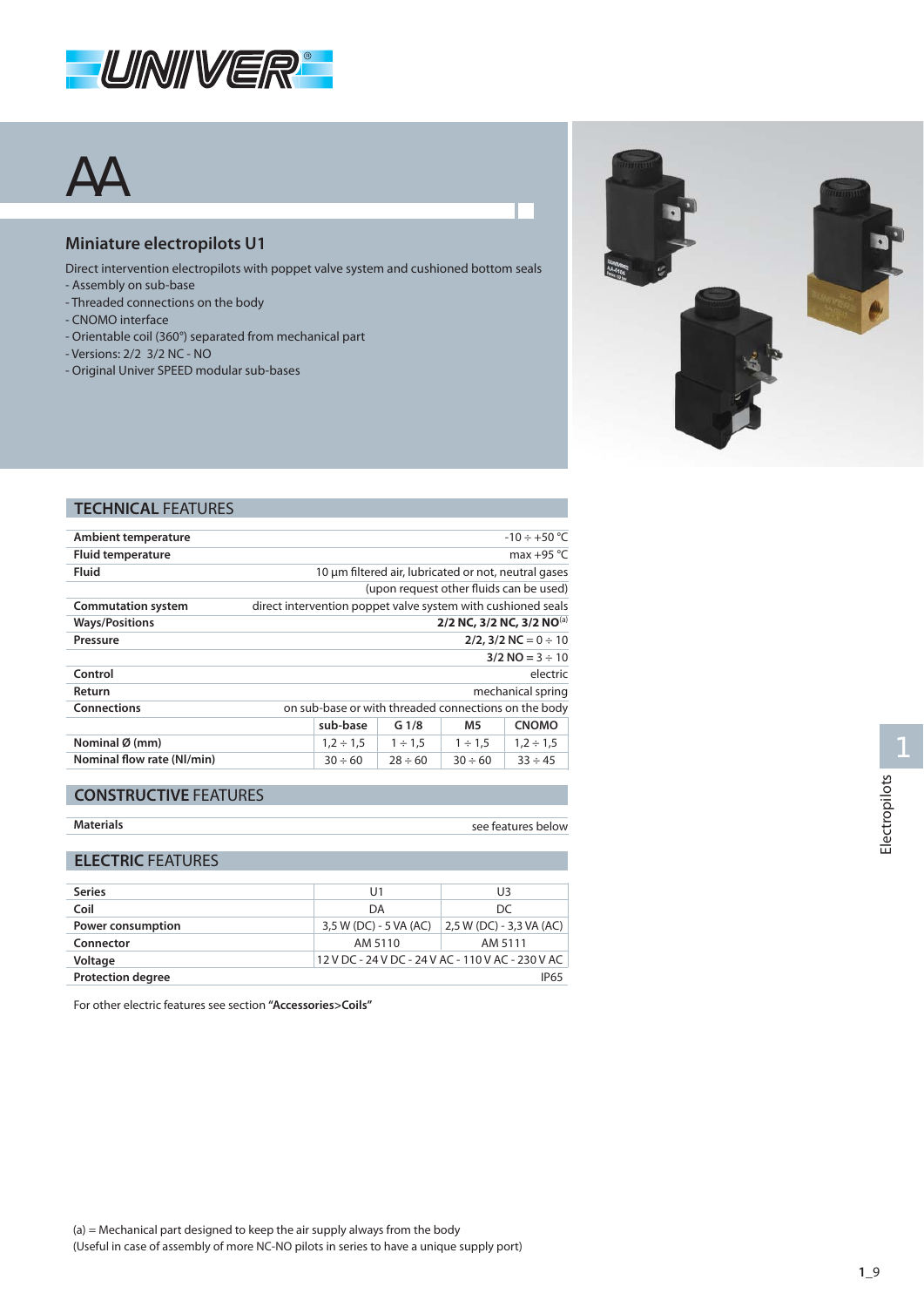

**3/2 NC 2/2 NC**

Upon request viton seals and stainless steel sleeves (only NC versions)  $0 \div 10$ NC NO Particolare lavorazione sede





0,030

A Wrench 14

-

### Locking rings for coils on sleeves

| <b>Version</b>        | <b>Suitable for sleeves</b> | <b>Material</b> | Coil | Part no. |
|-----------------------|-----------------------------|-----------------|------|----------|
|                       |                             |                 |      |          |
| $1 =$ radial exhausts | 3/2 NO                      | technopolymer   | U1   | AM-5213A |
| $2 =$ radial exhausts | $3/2$ NC                    | technopolymer   | U1   | AM-5211A |
| $3 =$ open exhausts   | $2/2$ NC                    | brass           | U1   | AM-5211B |

In order to convey exhausts, use version 3

### Standard manual overrides

| <b>Functionig</b>                                                    | Suitable for sleeves                                    | Symbol/Part no. |
|----------------------------------------------------------------------|---------------------------------------------------------|-----------------|
|                                                                      |                                                         |                 |
| $1 =$ with 2 position screw                                          | all NC U1 electropilots<br>that can use manual override |                 |
| $2$ = with impulse 1-2 position screw only CNOMO NC U1 electropilots |                                                         |                 |
| $3 =$ with button with tool                                          | only CNOMO NC U1 electropilots                          |                 |
| $4 =$ with button, 1 position                                        | U1 3/2 NO electropilots                                 | AM-5201(a)      |
|                                                                      |                                                         |                 |



(a) = Mounted on the 3/2 NO sleeve  $\ominus$  = with 2 position screw



 $\rightarrow$  = with button with tool





 $2 = Use$ 



 $\overline{5}$ 

Ø13.4

**R0.2** 

Ø2.5

 $Ø0.8 + 1.8$ 

Sm 0.5x45



M13x0.5

Ø3.

R0.15

**AA-0170**





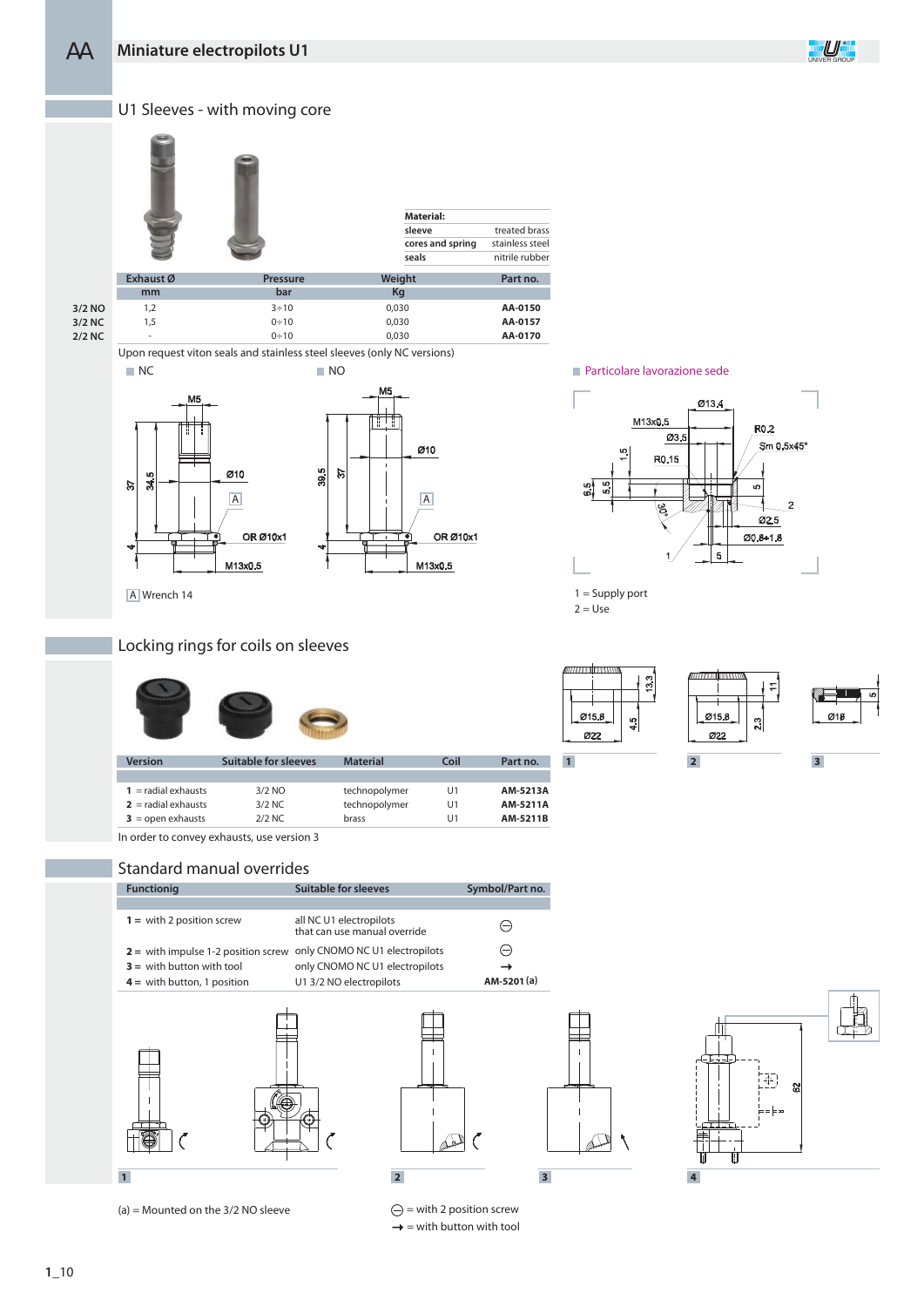### U1 **2/2 - 3/2** Electropilot for assembling on sub-base



Use SPEED subbase to build Manifolds, see following pages.

Available upon request: brass valve body (without manual override), zamak valve body, stainless steel sleeve, other inner diameters.

### U1 **2/2 - 3/2** G1/8 Electropilot



| hrass           |
|-----------------|
| treated brass   |
| stainless steel |
| nitrile rubber  |
| 0.105           |
|                 |

**Material: valve body sleeve**

**seals**

12

**En. De-en. Times (ms)**

-

10

**Weight (Kg):**

-

-

**AA-0211 AA-0219 AA-0213** Symbol  $\emptyset$  (d) Flow rate (Nl/min) Times (ms) Manual Part no. 85 - 75 60  $60$ 28 1,5 1,3 1 **2/2 NC 3/2 NO (b) 3/2 NC De-en.** 12 16 11 12 - 9 **En. Times (ms)** - - **(c) Manual override**

Brass body suitable for use with non-aggressive luiquids. No manual override. Available upon request: stainless steel sleeve - other inner diameters.

 $\overline{\mathbf{z}}$ -2 3 56 (3/2 NO)  $\widehat{2}$ 54 (3/2 h A A Manual override  $1 =$  Supply port





 $2 = Use$  $3 =$ Exhaust



**AA-0233**

**(b) 3/2 NO (c)**

**2/2 NC**

**3/2 NC**

**Symbol**



Electropilot to be used done.

U1 **2/2 - 3/2** M5 Electropilot

1,5

**Ø (d) mm**

1,3

1

Brass body suitable for use with non-aggressive luiquids. No manual override. Available upon request: stainless steel sleeve - other inner diameters.

80

12

16

11

 $2 + 3$ **Flow rate (Nl/min)**

-

70

(b) = close the exhaust of the 3/2 NO electropilot to get the 2/2 NO one (c) = manual override on AM-5201 ring nut (d) = the Ø shown on the 3/2 valves refers to the exhhaust

50

30

**Electropiltots are supplied without coil, connector and locking ring**





 $1 =$  Supply port  $2 = Use$  $3 =$ Exhaust

 $\bigodot$  = with 2 position screw

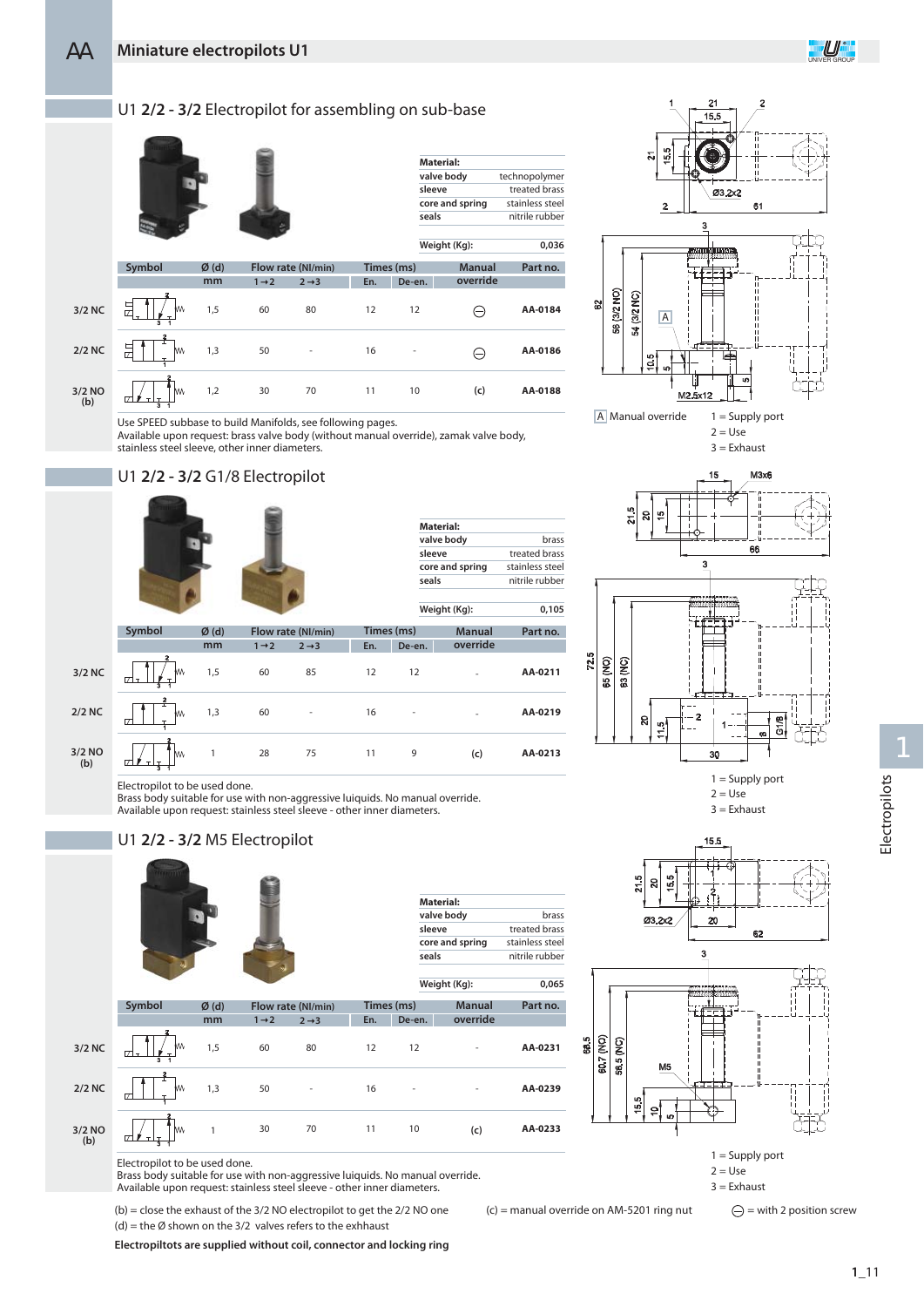### U1 CNOMO **2/2 - 3/2** Electropilot for mounting on sub-bases SPEED U2



Sub-base: SPEED U2. Available upon request: brass valve body (without manual override). Zamak valve body. Stainless steel sleeve - other inner diameters.





Modular sub-base "SPEED" series U1/U2 **G1/8**



| <b>Electropilot</b>     | <b>Connections</b> | <b>Material</b> | Weight | Part no. |
|-------------------------|--------------------|-----------------|--------|----------|
|                         |                    |                 | Kq     |          |
| U1 for base             | G 1/8              | zamak           | 0.037  | AA-0450  |
| U <sub>2</sub> for base | G 1/8              | zamak           | 0.075  | AB-0900  |

### **Advantages**

The original UNIVER "Speed" series was designed to solve some operational problems

- Possibility of defining the number of sub-bases at the moment of use

- Possibility of freely increasing or reducing the number of elements
- Quick assembly with special screw (built-in) standard supplied
- Reduction of stock holding
- Easy technical intervention

Air supply is rotated by 90° in comparison with side consumption Standard (built-in) screw and O-Ring

When assembling the manifold, put the bases on a flat surface and tighten the screw until **the manifold is perfecty aligned.**

 $(b)$  = close the exhaust of the 3/2 NO electropilot to get the 2/2 NO one (c) = manual override on ring nut AM-5201 (d) = the Ø shown on the 3/2 valves refers to the exhhaust

**Electropiltots are supplied without coil, connector and locking ring**



A Manual override **B** ISO 4762

 $1 =$  Supply port  $2 = Use$  $3 =$ Exhaust



OR 2043



A ISO 4762

 $\ominus$  = with 2 position screw  $\rightarrow$  = with button with tool

**M4x14** A

 $15.5$ 

R2.25